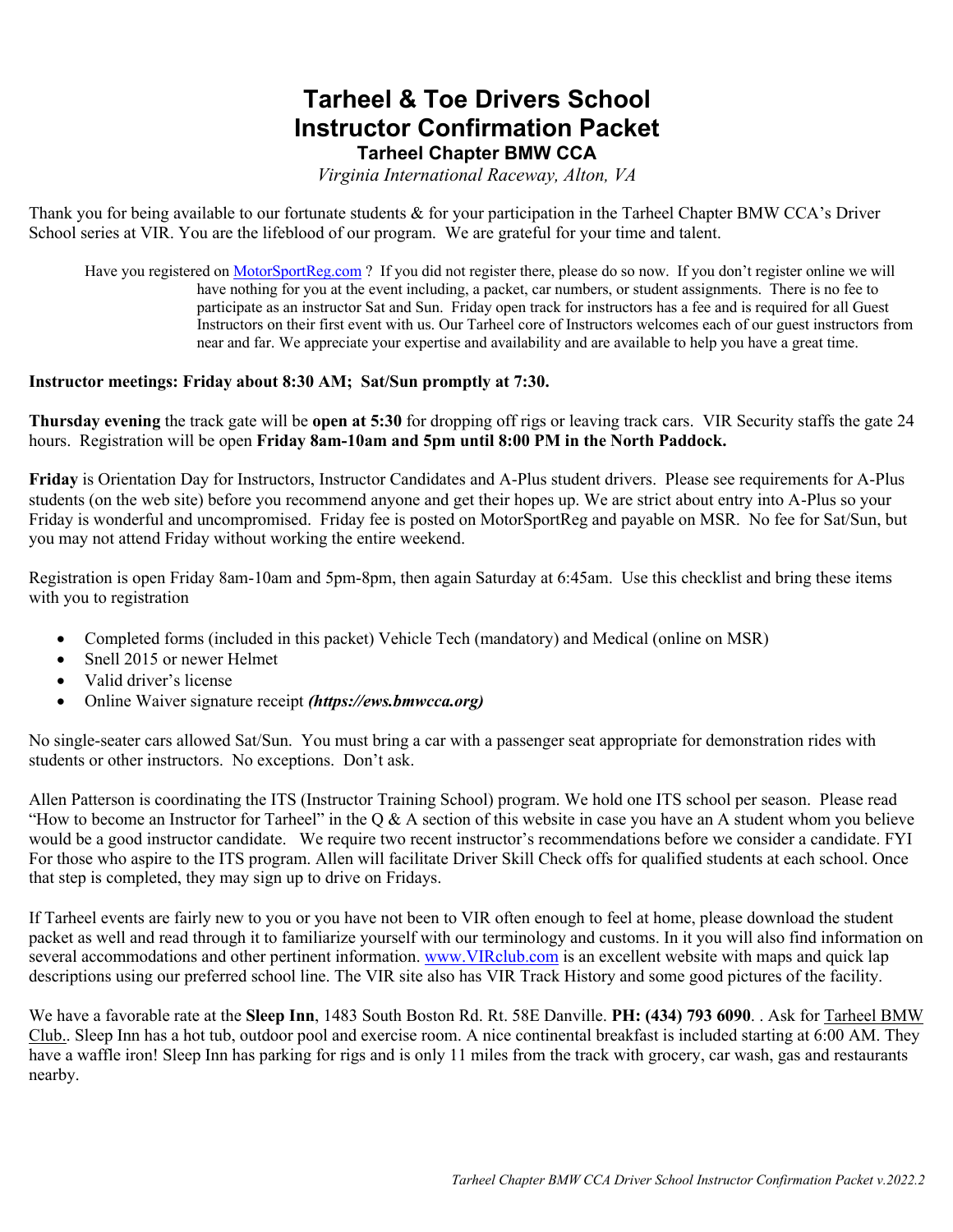**Property Damage – VIR will bill the chapter and Tarheel chapter will bill you for any damage you cause to VIR property.** Examples are guardrail replacement, oil-dry (kitty litter), or tire bundle repair. Recognize incidents are very rare, but it is your responsibility to pay for what you damage**.** 

**Event Insurance:** Your standard insurance may not cover activities on a "competition surface". Don't ask you agent about that. Rather, ask for a detailed copy of your policy and all exclusions. "Track Day Insurance" is readily available and may be acquired through several specialty vendors such as Hagerty or Lockton Affinity.

**Pre-Event Email Meet-n-Greet:** On Tuesday of event week, you should receive email from the Registrar with your student pairing(s). Your student(s) expect to be contacted this week by you. Take this opportunity to get much of the meet-n-greet out of the way. Find out your student(s) goals, read their prior evaluations on DrivingEvals, and pre-set their expectations for the weekend. Saturday goes so much more smoothly the more introductory stuff you get done before then.

## **On-Site Registration**

- **When:** 5pm until 8:00 pm on Friday. Make every effort to register Friday. Avoid the Saturday morning rush and stress, and be assured of not missing any valuable track time. We are not set up for, nor expect many registrations Saturday morning.
- **Where:** Tech Shed North Paddock at VIR. Turn right after the Security Gate.
- **What:** Bring completed forms included in this packet [Tech Form (mandatory), valid Driver's License, Helmet, Online Waiver *(https://ews.bmwcca.org)* signature proof/printout.
- **Note:** Detailed event schedule, car numbers, and run group assignments will be provided in the on-site registration packet. Registration is open for a brief time Saturday beginning at 6:30am. It will close at 7:30 for mandatory meetings.
- **Car Drop off:** Driver School participants may sign the VIR gate waiver and bring a car/rig for drop-off Friday afternoon and evening. VIR has 24-hour security.
- **Student Meeting**: Mandatory. 7:30 AM. Could be Virtual/pre-recorded or Drivers Meeting Room. Listen for announcements on the paddock public address system.
- **Instructor Meeting**: Mandatory participation. 7:30 AM. Outside Tech Shed.
- **Instructor/Student Meet & Greet:** Students line up facing hot pits (A & C students nearest the classroom; B & D students, mid-fence). Students hear your name called, meet your instructor, and leave the pairing area together. If you have connected via email prior to the school, please let the CI call your name and respond.

**Classroom:** Student Classroom is held in the Drivers Meeting Room in the basement under the Garages in North Paddock.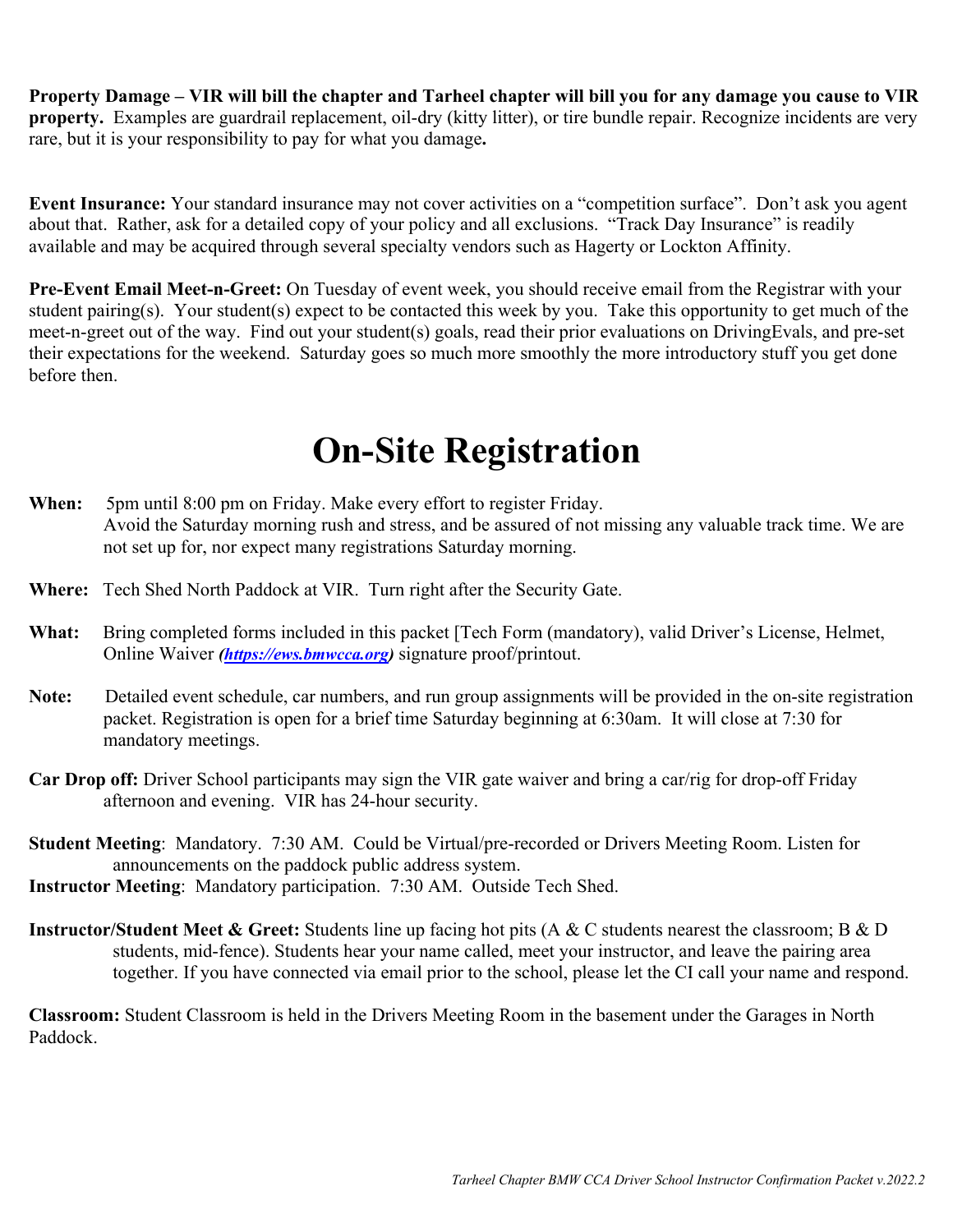# **THINGS TO BRING TO THE EVENT**

- This packet (including **completed** Technical Inspection, and Electronic Waiver signature proof/printout).
- In-Car Communicator gear. Multiple student headsets if you have them.
- **Helmet (SNELL 2015 or newer).**
- **Cotton/natural fiber long pants; long & short sleeved shirts; closed toe shoes.**
- Extra quart (or two) of oil
- Beverages: water, sports drink. May bring adult beverages for after track closes. No Glass
- Glass cleaner and paper towels
- Gas fill up before arriving at the track to save time. Gas is available at track by credit card pumps (open all of the time). Prices are higher than local stations.
- Other tools and parts as desired. Examples: extra brake fluid, coolant, etc.
- Sunscreen and/or a hat and maybe bug spray; a poncho and umbrella
- Lawn chair(s) and a cooler for your beverages
- A tarp or two to protect your gear from the elements (remember, it might rain)

### **Accommodations**

**Headquarters Hotel** will be **Sleep Inn Suites** located on 58 East at 1483 South Boston Rd., across from the Danville Airport just 11 miles from the track. **Phone: 434 793 6090**. We have blocked rooms for this event, so please mention **Tarheel BMW** when making reservations to secure the group rate. VIR offers luxury Villas, Garage Suites and The Lodge, all on site. For more info contact them at 434-822-2680 or via www.virclub.com/lodging.

| Sleep $Inn-$          | 1483 South Boston Road-Route 58 E. | $(434)$ 793 6090 |
|-----------------------|------------------------------------|------------------|
|                       | Also nearby:                       |                  |
| Holiday Inn Express – | 2121 Riverside Dr.                 | $(434)$ 793-4000 |
| Best Western -        | 1292 South Boston Road-Route 58 E. | $(434)$ 483 5000 |

**VIR Club website:** (http://www.virclub.com). Learn more about the track including maps, directions, on-site lodging, and lap descriptions. We look forward to a fun filled event. Our focus is on enabling you to have a safe and rewarding experience.

**The Tarheel chapter thanks each of our instructors for your participation and wishes you a safe, rewarding and fun filled event. If you have questions not addressed on the web site or in the confirmation packets, please contact: Our Chief Instructors, April Curtis and Paul Tillery** acurtis995@gmail.com **, Tom Tice, DS coordinator at teticem3@gmail.com or Phil Antoine (at booflick@yahoo.com) about MotorSportReg or DrivingEvals questions. Our goal is to help make this a great experience for our students and for you. Thank you for your commitment to the Tarheel High Performance Driver School Program.** 

*Medical and Tech forms are on the next pages:*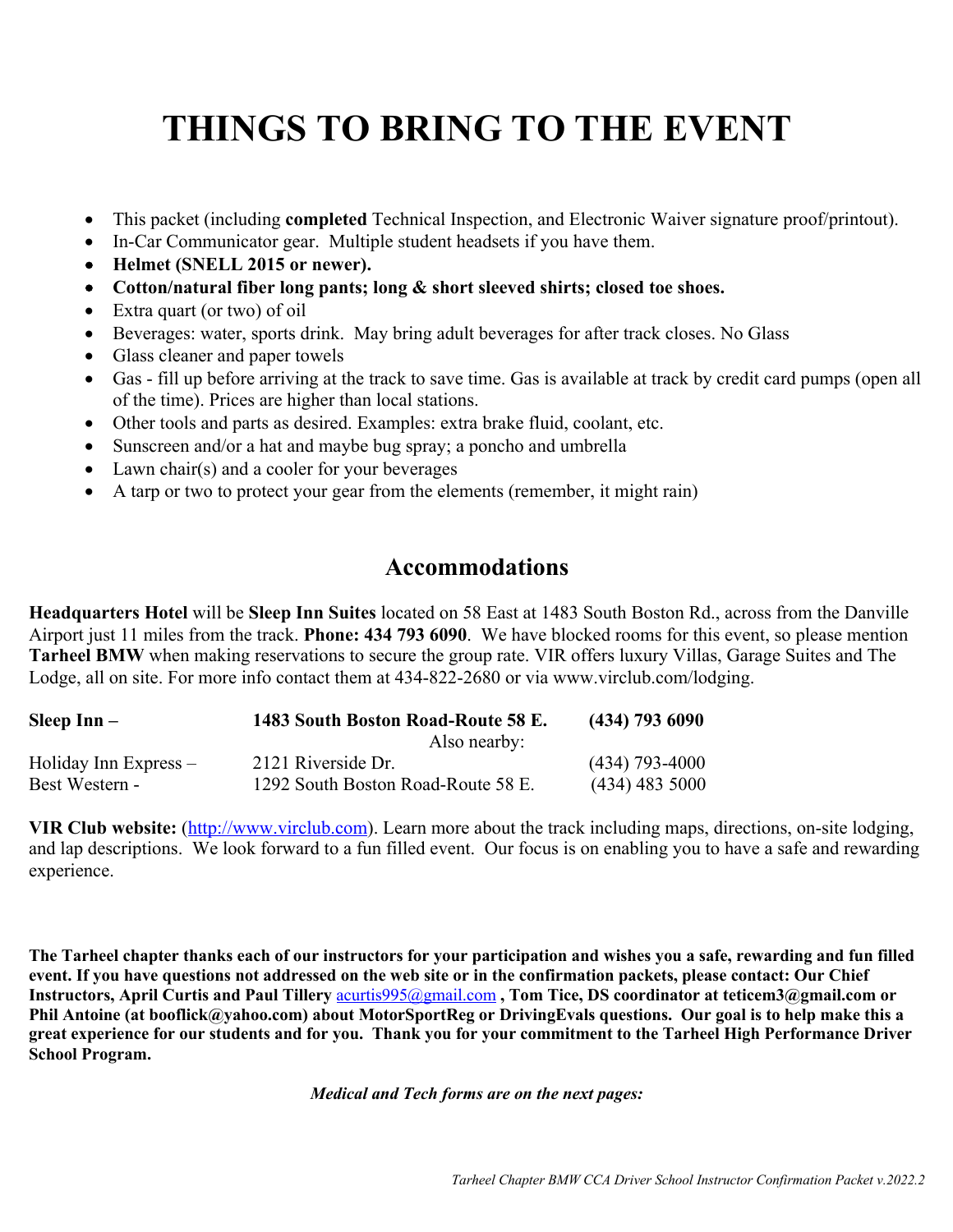## **INSTRUCTOR MEETING DRIVERS MEETING 7:30 AM 7:30 AM**

# **SATURDAY MORNING IN THE PADDOCK**

- **Proceed directly to the paddock area and park**. Make sure you are registered and have signed the waiver.
- **Unload your car**. All items, which are not permanently secured, must be removed. For example, remove:
	- Floor mats
	- Contents of glove box
	- Handset of cellular phone
	- Garage door opener
- Contents of trunk (spare tire may stay)
- Contents of side door pockets
- Radar detector
- Check under seats for loose items!

#### **Please be on time to the morning meetings. Roll call will be taken both days!**

- **CAR NUMBERS:** on rear side windows; run group letter first, followed by the number. BINGO!
- If this is a school in conjunction with a Race School you'll be issued a colored run group dot that goes in the upper center of your windshield

| Sign off sticker by instructor | Tech sticker(optional) | Run group letter and number on both sides of car |
|--------------------------------|------------------------|--------------------------------------------------|
|                                |                        |                                                  |

- **If two drivers share a car**, place second run group letter and number below the first.
- **Please check your tire pressures. Air is available near the Sunoco Fuel Pumps.**
- **Check your lug nuts (bolts) and tire pressure prior to each session**, not just after your session (hot). **Do not** tighten hot lug nuts (bolts). Don't set your parking brake just after a run.
- **All participants must wear a wristband both days**! It is OK to shower with the band on.
	- **Keep your schedule with you at all times**! Run group sessions may not always be announced or heard. It is your responsibility to follow the schedule and be prompt! In the event of incidents that cause delays, adjust your schedule.
	- **Information Table staff are here to assist you**. They cannot change run groups or instructor/student pairings. This is done by the Chief Instructor. After the school is running smoothly you may approach them to ask.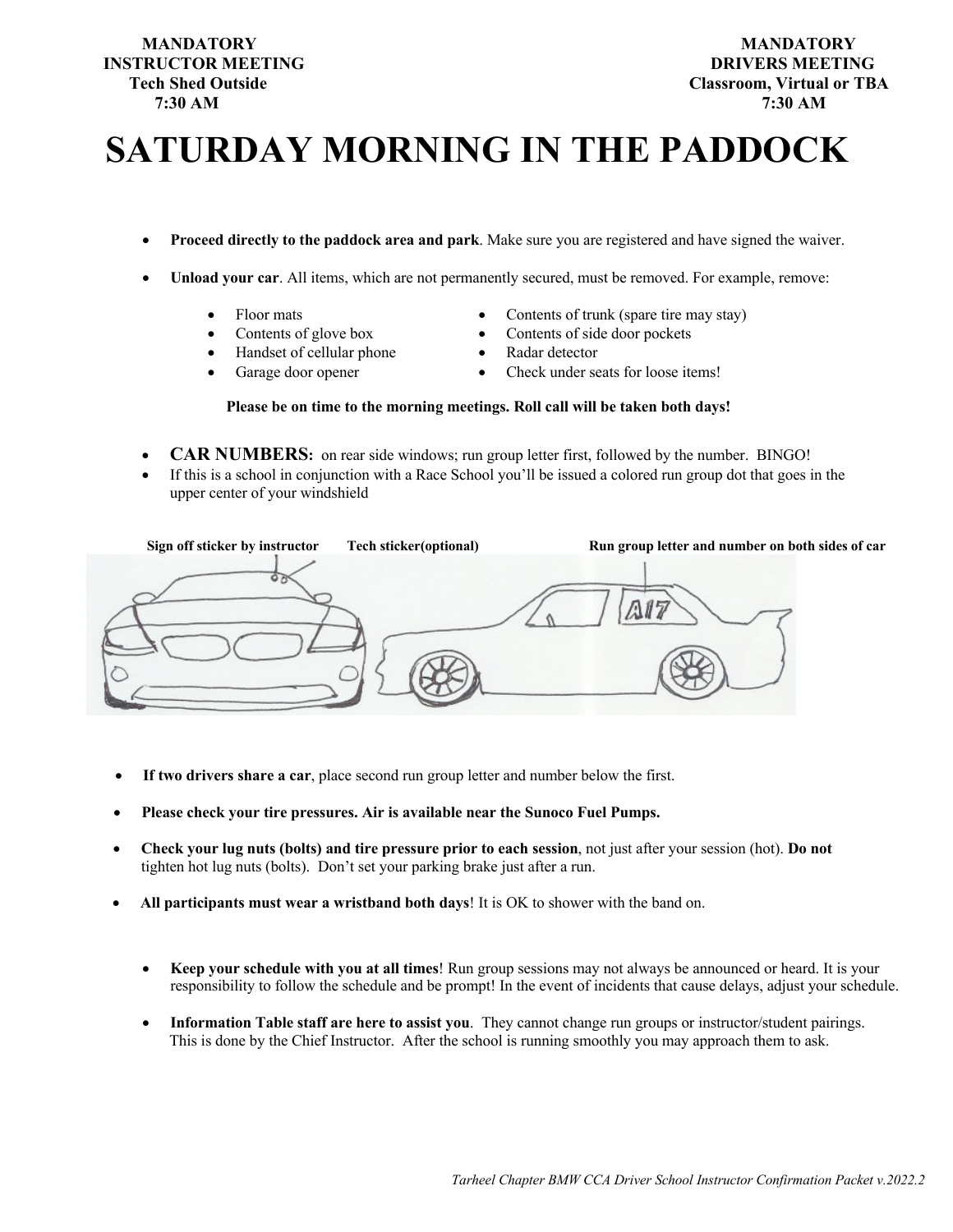(**This form is optional**. We prefer this medical completed paperless online in your MotorSportReg Profile. You may submit this hardcopy optional.)

### *TARHEEL CHAPTER BMW CCA PARTICIPANT MEDICAL INFORMATION*

*(confidential) PLEASE PRINT LEGIBLY (fold in half, tape and print your last name first in right upper corner)*

| Name:                                                                                                                                                                                                                          |           | Year of Birth: |  |
|--------------------------------------------------------------------------------------------------------------------------------------------------------------------------------------------------------------------------------|-----------|----------------|--|
|                                                                                                                                                                                                                                |           |                |  |
|                                                                                                                                                                                                                                |           |                |  |
|                                                                                                                                                                                                                                |           |                |  |
|                                                                                                                                                                                                                                |           |                |  |
|                                                                                                                                                                                                                                |           |                |  |
|                                                                                                                                                                                                                                | fold line |                |  |
|                                                                                                                                                                                                                                |           |                |  |
|                                                                                                                                                                                                                                |           |                |  |
|                                                                                                                                                                                                                                |           |                |  |
|                                                                                                                                                                                                                                |           |                |  |
|                                                                                                                                                                                                                                |           |                |  |
| Allergies: 1996. The Commission of the Commission of the Commission of the Commission of the Commission of the Commission of the Commission of the Commission of the Commission of the Commission of the Commission of the Com |           |                |  |
| Present Medications:                                                                                                                                                                                                           |           |                |  |
|                                                                                                                                                                                                                                |           |                |  |
|                                                                                                                                                                                                                                |           |                |  |
| Significant illness or condition, which might affect you at the track:                                                                                                                                                         |           |                |  |
|                                                                                                                                                                                                                                |           |                |  |

This information will be kept confidential and only be used in case of emergency. It is destroyed following the event. \*fold in half and print your name, last name first on the right corner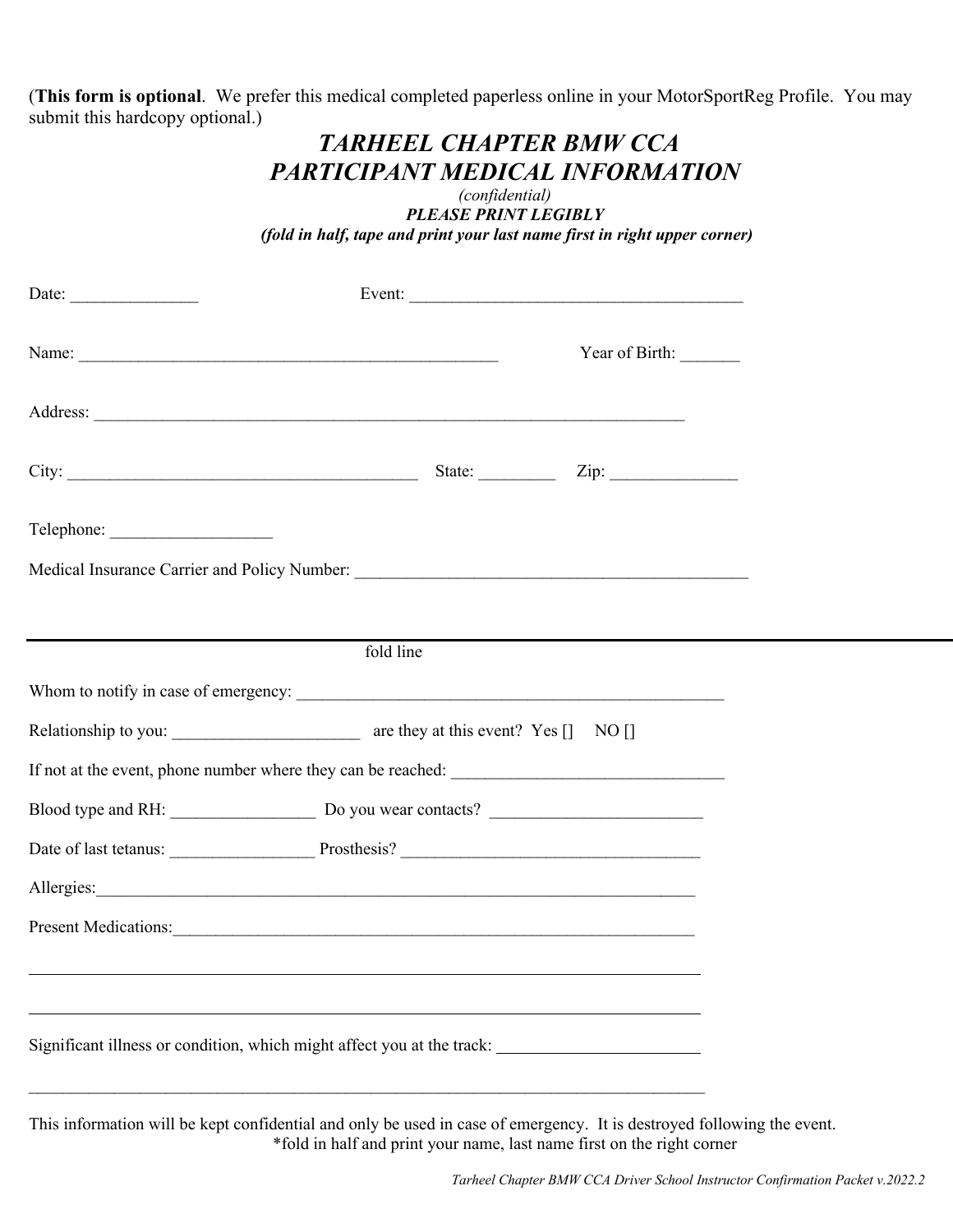Tarheel BMW CCA Event Medical Form (page 2)

Last Name  $\frac{1}{\sqrt{1-\frac{1}{2}}\sqrt{1-\frac{1}{2}}\sqrt{1-\frac{1}{2}}\sqrt{1-\frac{1}{2}}\sqrt{1-\frac{1}{2}}\sqrt{1-\frac{1}{2}}\sqrt{1-\frac{1}{2}}\sqrt{1-\frac{1}{2}}\sqrt{1-\frac{1}{2}}\sqrt{1-\frac{1}{2}}\sqrt{1-\frac{1}{2}}\sqrt{1-\frac{1}{2}}\sqrt{1-\frac{1}{2}}\sqrt{1-\frac{1}{2}}\sqrt{1-\frac{1}{2}}\sqrt{1-\frac{1}{2}}\sqrt{1-\frac{1}{2}}\sqrt{1-\frac{1}{2}}\sqrt{1-\frac{$ 

This page intended to be the outside of your confidential medical form when printing double-sided and folded as directed. If you printed single sided sheets, you may discard this page.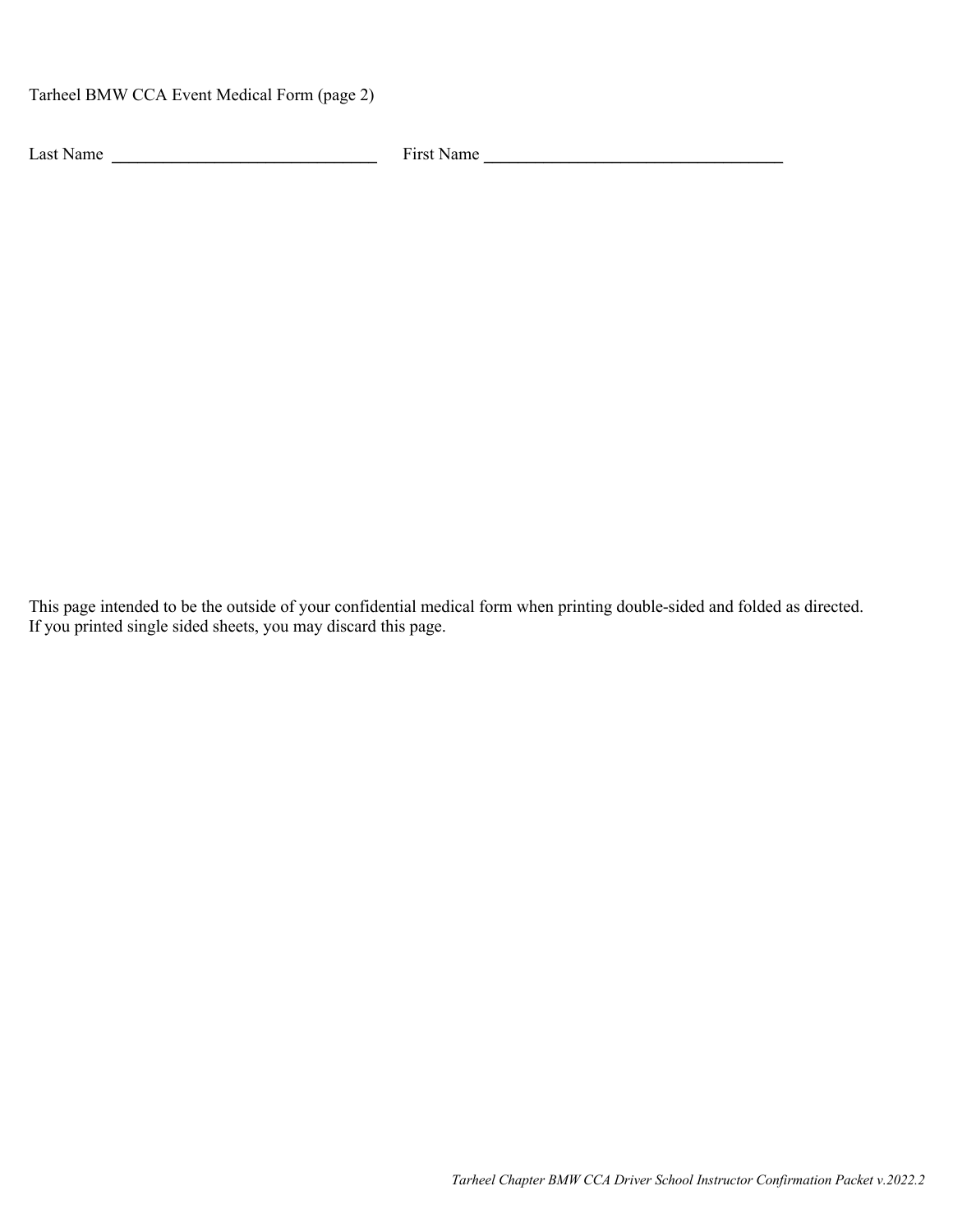|                                                                                                                                                                                                                                                                                                                                                                                                                                                                                                                                                                                                                                                                                                                                                                                                                                                                                   |             |      |                                                                                                                                                                                                                                                                     |       | Phone: National Assembly Phone: National Assembly |      |  |
|-----------------------------------------------------------------------------------------------------------------------------------------------------------------------------------------------------------------------------------------------------------------------------------------------------------------------------------------------------------------------------------------------------------------------------------------------------------------------------------------------------------------------------------------------------------------------------------------------------------------------------------------------------------------------------------------------------------------------------------------------------------------------------------------------------------------------------------------------------------------------------------|-------------|------|---------------------------------------------------------------------------------------------------------------------------------------------------------------------------------------------------------------------------------------------------------------------|-------|---------------------------------------------------|------|--|
| Event Date: _______________Year of Car: _________ Model: __________________ Color: __________ VIN: __________________                                                                                                                                                                                                                                                                                                                                                                                                                                                                                                                                                                                                                                                                                                                                                             |             |      |                                                                                                                                                                                                                                                                     |       |                                                   |      |  |
|                                                                                                                                                                                                                                                                                                                                                                                                                                                                                                                                                                                                                                                                                                                                                                                                                                                                                   |             |      |                                                                                                                                                                                                                                                                     |       |                                                   |      |  |
| Technical Inspection (To be completed by a professional mechanic within 4-6 weeks of the event).                                                                                                                                                                                                                                                                                                                                                                                                                                                                                                                                                                                                                                                                                                                                                                                  |             |      |                                                                                                                                                                                                                                                                     |       |                                                   |      |  |
| <b>Vehicle Interior</b>                                                                                                                                                                                                                                                                                                                                                                                                                                                                                                                                                                                                                                                                                                                                                                                                                                                           | Pass        | Fail | <b>Suspension &amp; Running Gear</b>                                                                                                                                                                                                                                |       | <b>Pass</b>                                       | Fail |  |
| Interior Mirror: (1) Minimum in good condition; securely mounted.                                                                                                                                                                                                                                                                                                                                                                                                                                                                                                                                                                                                                                                                                                                                                                                                                 |             |      | Wheel Bearings: Proper free rotation; no looseness in hub.                                                                                                                                                                                                          |       |                                                   |      |  |
| <b>Helmet:</b> Snell current or last date certified, no cracks; chin strap in<br>good condition. (Certification within 11 years of current date)                                                                                                                                                                                                                                                                                                                                                                                                                                                                                                                                                                                                                                                                                                                                  |             |      | <b>Structural Integrity:</b> No loose body or interior parts; no<br>structural rust at or near suspension points.                                                                                                                                                   |       |                                                   |      |  |
| <b>Roll Bar/Cages:</b> Must pass the broomstick test; must be covered<br>with closed cell foam padding where a helmet comes in contact                                                                                                                                                                                                                                                                                                                                                                                                                                                                                                                                                                                                                                                                                                                                            |             |      | Front Suspension: No excessive play; ball joints and tie<br>rods secure; boots and all seals in good condition.                                                                                                                                                     |       |                                                   |      |  |
| with the bar. Please refer to "Driver School Rules for closed cars and<br>open cars" on the following website for more details:<br>http://www.tarheelbmwcca.org/track.html                                                                                                                                                                                                                                                                                                                                                                                                                                                                                                                                                                                                                                                                                                        |             |      | <b>Rear Suspension:</b> Half shaft bolts tight, boots in good<br>condition; mounting hardware in good condition; no leakage.                                                                                                                                        |       |                                                   |      |  |
| Seat belts/Harnesses: Factory or better installation in both<br>seats. Must be securely mounted; belts not frayed; equal restraints<br>for passenger and driver. 4-point harnesses prohibited except<br>Schroth Quick Fit. 5, 6 and 7 point harnesses must use seat<br>with factory routing holes/safety pinned.                                                                                                                                                                                                                                                                                                                                                                                                                                                                                                                                                                  |             |      | <b>Brakes:</b> Sufficient brake pads (50% minimum); rotors and pads<br>are in good condition; no cuts or abrasions in brake lines. There<br>should be no visible cracks extending to the edge of the rotor.<br>With co-driver, pads should exceed minimum standard. |       |                                                   |      |  |
| <b>Pedals:</b> All pedals must have free return and be in good operating<br>condition. Brake pedal must be firm.                                                                                                                                                                                                                                                                                                                                                                                                                                                                                                                                                                                                                                                                                                                                                                  |             |      | Brake Fluid: Sufficient brake fluid; premium fluid; Brake<br>fluid must be changed at least every 6 events or one year.                                                                                                                                             |       |                                                   |      |  |
| Windshield/Wipers: No cracks, condition does not impair vision.<br>Wipers in good working order.                                                                                                                                                                                                                                                                                                                                                                                                                                                                                                                                                                                                                                                                                                                                                                                  |             |      | Tires: General good condition; no cracks, cuts, cords or<br>blisters, the tires should be the ones used at the track.                                                                                                                                               |       |                                                   |      |  |
| <b>Doors:</b> Must be operational from inside and outside.                                                                                                                                                                                                                                                                                                                                                                                                                                                                                                                                                                                                                                                                                                                                                                                                                        |             |      | Steering linkage: No excessive play.                                                                                                                                                                                                                                |       |                                                   |      |  |
| Accessories secure: Stereo, camera, etc.                                                                                                                                                                                                                                                                                                                                                                                                                                                                                                                                                                                                                                                                                                                                                                                                                                          |             |      | Wheels-Overall Condition: All lug nuts engaged. Wheel<br>Center-locks: Locking devices are fully engaged. For track tires,<br>steel lug nuts should be used. No cracks, bends or flaws                                                                              |       |                                                   |      |  |
| <b>Engine &amp; Trunk Compartment</b>                                                                                                                                                                                                                                                                                                                                                                                                                                                                                                                                                                                                                                                                                                                                                                                                                                             | <b>Pass</b> | Fail | <b>Vehicle Exterior</b>                                                                                                                                                                                                                                             |       | <b>Pass</b>                                       | Fail |  |
| Battery: Properly secured; no apparent corrosion.                                                                                                                                                                                                                                                                                                                                                                                                                                                                                                                                                                                                                                                                                                                                                                                                                                 |             |      | <b>Hood &amp; Deck lids secure</b>                                                                                                                                                                                                                                  |       |                                                   |      |  |
| Electrical: Harnesses/relays/wires secure.                                                                                                                                                                                                                                                                                                                                                                                                                                                                                                                                                                                                                                                                                                                                                                                                                                        |             |      | Brake Lights: Functional and visible brake lights.                                                                                                                                                                                                                  |       |                                                   |      |  |
| Belts: Fans/auxiliary belts in good condition with proper tension.                                                                                                                                                                                                                                                                                                                                                                                                                                                                                                                                                                                                                                                                                                                                                                                                                |             |      | Fluids: Appropriate levels, and no dripping leaks of any fluids.                                                                                                                                                                                                    |       |                                                   |      |  |
| Throttle Return: Freely operating and proper spring(s).                                                                                                                                                                                                                                                                                                                                                                                                                                                                                                                                                                                                                                                                                                                                                                                                                           |             |      | Exhaust System: securely fastened and in good condition.                                                                                                                                                                                                            |       |                                                   |      |  |
| Fuel Lines: Proper fittings and line condition.                                                                                                                                                                                                                                                                                                                                                                                                                                                                                                                                                                                                                                                                                                                                                                                                                                   |             |      | <b>Exterior mirrors:</b> In good condition.                                                                                                                                                                                                                         |       |                                                   |      |  |
| <b>Engine:</b> General condition of engine and accessories.                                                                                                                                                                                                                                                                                                                                                                                                                                                                                                                                                                                                                                                                                                                                                                                                                       |             |      | Gas Cap: Tightly closed/no leaks. Caps for all fluids secure.                                                                                                                                                                                                       |       |                                                   |      |  |
| Coolant System: Level, condition of hoses and no leaks.                                                                                                                                                                                                                                                                                                                                                                                                                                                                                                                                                                                                                                                                                                                                                                                                                           |             |      |                                                                                                                                                                                                                                                                     |       |                                                   |      |  |
| THE UNDERSIGNED HEREBY CERTIFY:                                                                                                                                                                                                                                                                                                                                                                                                                                                                                                                                                                                                                                                                                                                                                                                                                                                   |             |      | <b>Inspection Facility Information and Stamp</b>                                                                                                                                                                                                                    |       |                                                   |      |  |
| 1. This OFFICIAL TECHNICAL INSPECTION FORM (THE "FORM") submitted to Tarheel Chapter of the BMW Car Club<br>of America, in connection with the above noted High Performance Driver Education Event was performed on the<br>date shown below by a mechanic and/or shop qualified to conduct such a track inspection.<br>2. The completed Form correctly and accurately shows the condition of the Car identified above on the date of the<br>inspection.<br>3. There have been no changes in the condition of the Car since the date of the inspection that would affect the track-<br>worthiness of the Car. The undersigned hereby agrees to defend, indemnify and hold harmless BMWCCA, its chapters,<br>as well as the inspector, from any and all claims or demands arising directly or indirectly from any incorrect<br>and/or inaccurate statements set forth in this form. |             |      | <b>Shop Stamp, Business Card,</b><br>or Inspection Invoice Required                                                                                                                                                                                                 |       |                                                   |      |  |
| I understand that the technical inspection performed on my Car and my helmet is solely for the purpose of meeting<br>minimum standards of car preparation for the Chapters's High-Performance Driving Event. No warranties or<br>guarantees are implied or expressed by the passing of the inspection performed. I acknowledge that the safe condition<br>and operation of my Car is entirely my responsibility. I take full and sole responsibility for any vehicle problems,<br>malfunctions, or damage that may occur in connection with the operation or performance of my Car prior to, during, or<br>subsequent to the event.                                                                                                                                                                                                                                               |             |      | Tech Inspector's Name:<br><b>Tech Inspector's Signature:</b>                                                                                                                                                                                                        |       | Date:                                             |      |  |
| Signature Driver 1: ____                                                                                                                                                                                                                                                                                                                                                                                                                                                                                                                                                                                                                                                                                                                                                                                                                                                          |             |      |                                                                                                                                                                                                                                                                     | Date: |                                                   |      |  |

| Signature Driver 2: |  |
|---------------------|--|
|---------------------|--|

 $\_$  Date:  $\_$ **Form Revision: 06/02/2022**

*Tarheel Chapter BMW CCA Driver School Instructor Confirmation Packet v.2022.2*

| <b>Tarheel Chapter BMW Car Club of America</b> |  |  |  |
|------------------------------------------------|--|--|--|
| Depende Education Vabiale Technical Increation |  |  |  |

**Driver's Education Vehicle Technical Inspection** 

| <b>Tarheel Chapter BMW Car Club of America</b>  |  |
|-------------------------------------------------|--|
| Drivar's Education Vehicle Technical Increation |  |